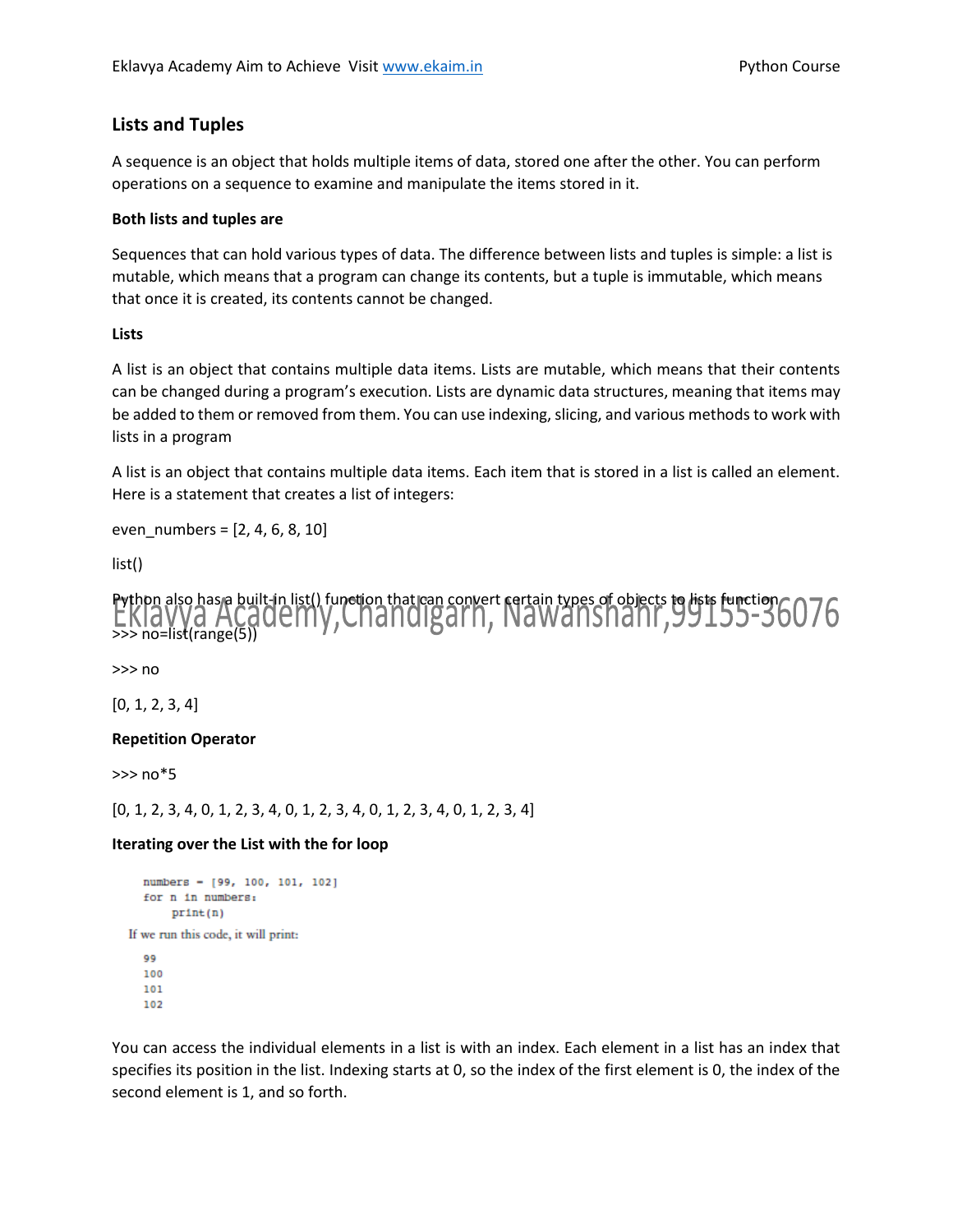```
>>> mylist=[1,2,3,4]
>>> mylist[0]
1
  The following loop also prints the elements of the list:
    index = 0while index < 4:print(my_list[index])
        index += 1
```
## **The len() function**

```
my_list = [10, 20, 30, 40]
index = 0while index < len(my_list):
   print(my_list[index])
  index += 1
```
### **Lists are mutable**

Lists in Python are mutable, which means their elements can be changed. Consequently, an expression in the form list[index] can appear on the left side of an assignment operator.

```
numbers=[1,23,4,5,6,7]
>>> numbers[2]=10
Extering Academy, Chandigarh, Nawanshahr, 99155-36076
[1, 23, 10, 5, 6, 7]
```
## **Concatenating Lists**

 $list1 = [1, 2, 3, 4]$  $list2 = [5, 6, 7, 8]$  $list3 = list1 + list2$ 

>>> girl\_names = ['Joanne', 'Karen', 'Lori'] >>> boy\_names = ['Chris', 'Jerry', 'Will'] >>> all\_names = girl\_names + boy\_names

#### **List Slicing**

A slicing expression selects a range of elements from a sequence. Sometimes you want to select more than one element from a sequence. In Python, you can write expressions that select subsections of a sequence, known as slices.

```
list_name[start : end]
days = ['Sunday', 'Monday', 'Tuesday', 'Wednesday', 'Thursday', 'Friday', 'Saturday']
mid\_days = days[2:5]When start index is not given
1 \gg numbers = [1, 2, 3, 4, 5]
```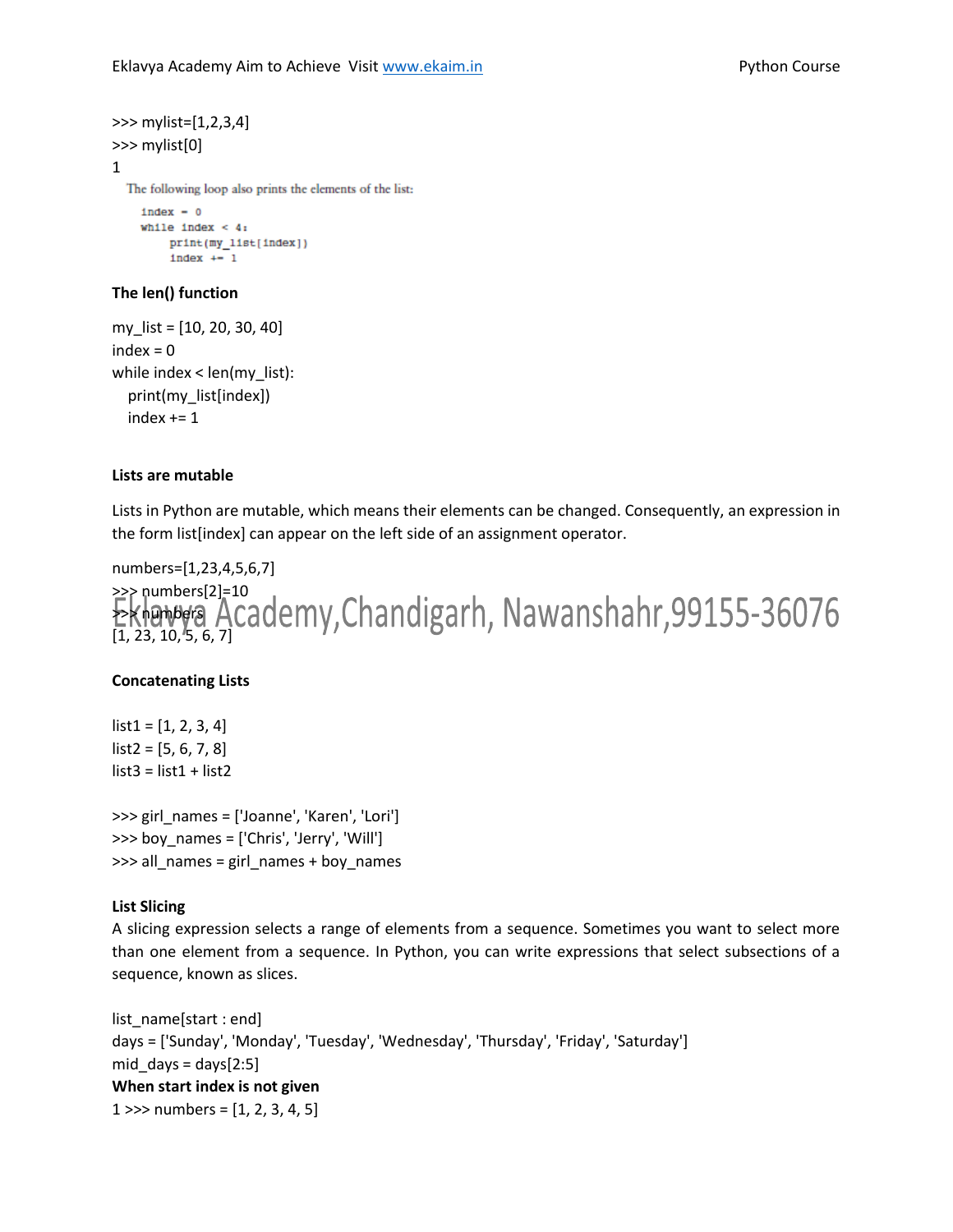2 >>> print(numbers) 3 [1, 2, 3, 4, 5] 4 >>> print(numbers[:3]) 5 [1, 2, 3] **When end index is not given** 1 >>> numbers =  $[1, 2, 3, 4, 5]$  e 2 >>> print(numbers) e 3 [1, 2, 3, 4, 5] 4 >>> print(numbers[2:]) e 5 [3, 4, 5] **When both start and end indexes is not given** >>> numbers = [1, 2, 3, 4, 5] e 2 >>> print(numbers) e 3 [1, 2, 3, 4, 5] 4 >>> print(numbers[:])e 5 [1, 2, 3, 4, 5]

# **Step value slicing**

1 >>> numbers = [1, 2, 3, 4, 5, 6, 7, 8, 9, 10] 2 >>> print(numbers)

3 [1, 2, 3, 4, 5, 6, 7, 8, 9, 10]

 $\rightarrow$  print(numbers[1:8:2]) 5 [2, 4, 6, 8] **Using –ve Sign to locate the index**

>>> no=[1,2,3,4,5,6,7,8,9] >>> no[-5:] [5, 6, 7, 8, 9] >>> no[-5:-1] [5, 6, 7, 8]

>>> no[-3:-1]

# [7, 8]

# **Finding Items in Lists with in Operator**

You can search for an item in a list using the in operator. In Python you can use the in operator to determine whether an item is contained in a list. Here is the general format of an expression written with the in operator to search for an

item in a list:

item in list